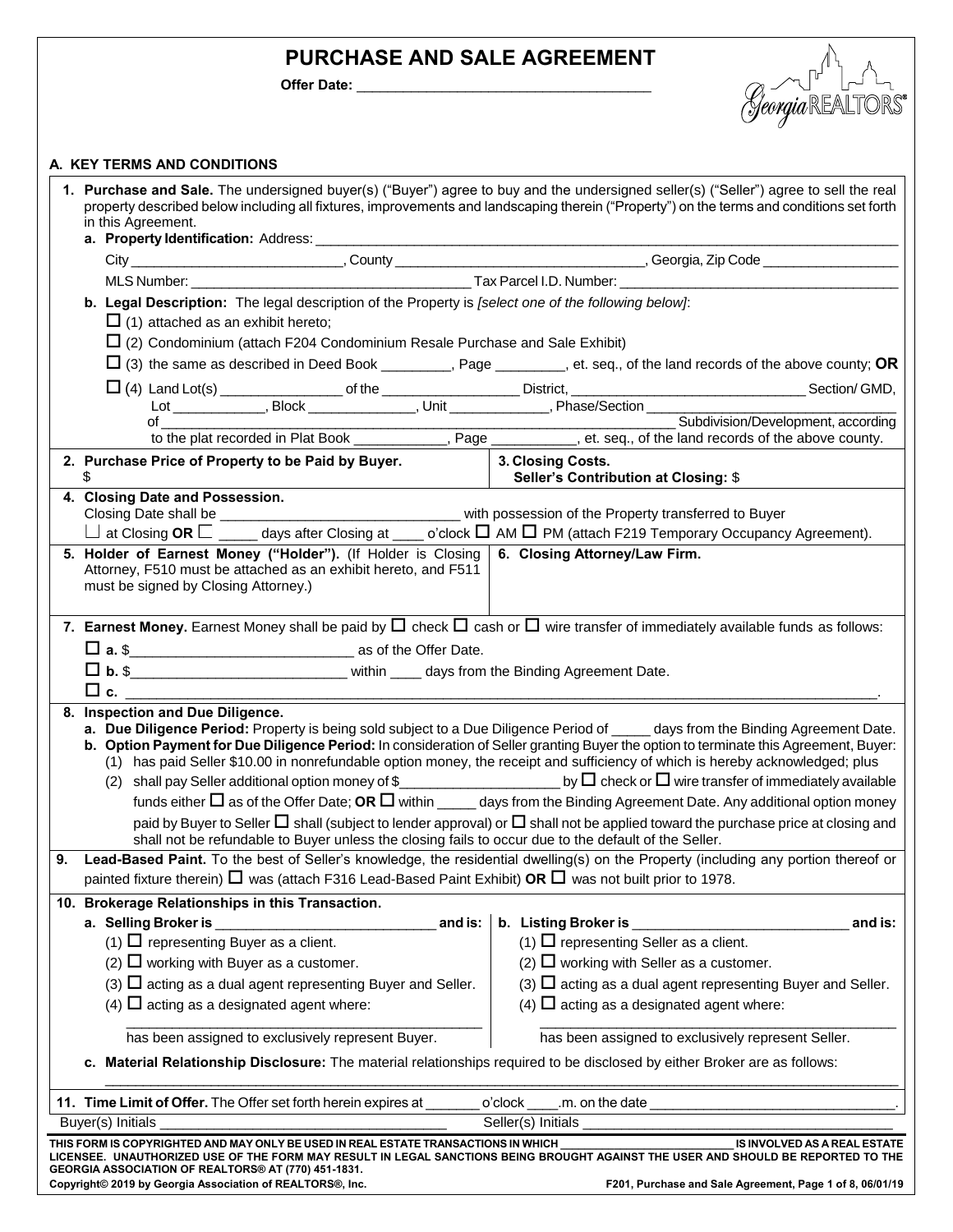## **B. CORRESPONDING PARAGRAPHS FOR SECTION A**

#### **1. Purchase and Sale.**

- **a. Warranty:** Seller warrants that at the time of closing Seller will convey good and marketable title to said Property by limited warranty deed subject only to: (1) zoning; (2) general utility, sewer, and drainage easements of record as of the Binding Agreement Date and upon which the improvements do not encroach; (3) declarations of condominium and declarations of covenants, conditions and restrictions of record on the Binding Agreement Date; and (4) leases and other encumbrances specified in this Agreement. Buyer agrees to assume Seller's responsibilities in any leases specified in this Agreement.
- **b. Examination:** Buyer may examine title and obtain a survey of the Property and furnish Seller with a written statement of title objections at or prior to the closing. If Seller fails or is unable to satisfy valid title objections at or prior to the closing or any unilateral extension thereof, which would prevent the Seller from conveying good and marketable title to the Property, then Buyer, among its other remedies, may terminate the Agreement without penalty upon written notice to Seller. Good and marketable title as used herein shall mean title which a title insurance company licensed to do business in Georgia will insure at its regular rates, subject only to standard exceptions.
- **c. Title Insurance:** Buyer hereby directs any mortgage lender involved in this transaction to quote the cost of title insurance based upon the presumption that Buyer will be obtaining an enhanced title insurance policy since such a policy affords Buyer greater coverage.
- **2. Purchase Price to be Paid by Buyer.** The Purchase Price shall be paid in U.S. Dollars at closing by wire transfer of immediately available funds, or such other form of payment acceptable to the closing attorney.

### **3. Closing Costs.**

- **a. Seller's Contribution at Closing:** At closing, Seller shall make the referenced Seller's Monetary Contribution which Buyer may use to pay any cost or expense of Buyer related to this transaction. Buyer acknowledges that Buyer's mortgage lender(s) may not allow the Seller's Monetary Contribution, or the full amount thereof, to be used for some costs or expenses. In such event, any unused portion of the Seller's Monetary Contribution shall remain the property of the Seller. The Seller shall pay the fees and costs of the closing attorney: (1) to prepare and record title curative documents and (2) for Seller not attending the closing in person.
- **b. Items Paid by Buyer:** At closing, Buyer shall pay: (1) Georgia property transfer tax; (2) the cost to search title and tax records and prepare the limited warranty deed; and (3) all other costs, fees and charges to close this transaction, except as otherwise provided herein.
- **c. Prorations:** Ad valorem property taxes, community association fees, solid waste and governmental fees and utility bills for which service cannot be terminated as of the date of closing shall be prorated as of the date of closing. In the event ad valorem property taxes are based upon an estimated tax bill or tax bill under appeal, Buyer and Seller shall, upon the issuance of the actual tax bill or the appeal being resolved, promptly make such financial adjustments between themselves as are necessary to correctly prorate the tax bill. In the event there are tax savings resulting from a tax appeal, third party professional costs to handle the appeal may be deducted from the savings for that tax year before re-prorating. Any pending tax appeal for the year in which the Property is sold shall be deemed assigned to Buyer at closing.

### **4. Closing Date and Possession.**

- **a. Right to Extend the Closing Date:** Buyer or Seller may unilaterally extend the closing date for eight (8) days upon notice to the other party given prior to or on the date of closing if: (1) Seller cannot satisfy valid title objections (excluding title objections that: (a) can be satisfied through the payment of money or by bonding off the same; and (b) do not prevent Seller from conveying good and marketable title, as that term is defined herein, to the Property); (2) Buyer's mortgage lender (even in "all cash" transactions where Buyer is obtaining a mortgage loan) or the closing attorney is delayed and cannot fulfill their respective obligations by the date of closing, provided that the delay is not caused by Buyer; or (3) Buyer has not received required estimates or disclosures and Buyer is prohibited from closing under federal regulations. The party unilaterally extending the closing date shall state the basis for the delay in the notice of extension. If the right to unilaterally extend the closing date is exercised once by either the Buyer or Seller, the right shall thereafter terminate.
- **b. Keys and Openers:** At Closing, Seller shall provide Buyer with all keys, door openers, codes and other similar equipment pertaining to the Property.
- **5. Holder of Earnest Money.** The earnest money shall be deposited into Holder's escrow/trust account (with Holder being permitted to retain the interest if the account is interest bearing) not later than: (a) five (5) banking days after the Binding Agreement Date hereunder or (b) five (5) banking days after the date it is actually received if it is received after the Binding Agreement Date. If Buyer writes a check for earnest money and the same is deposited into Holder's escrow/trust account, Holder shall not return the earnest money until the check has cleared the account on which the check was written. In the event any earnest money check is dishonored by the bank upon which it is drawn, or earnest money is not timely paid, Holder shall promptly give notice of the same to Buyer and Seller. Buyer shall have three (3) banking days from the date of receiving the notice to cure the default and if Buyer does not do so, Seller may within seven (7) days thereafter terminate this Agreement upon notice to Buyer. If Seller fails to terminate the Agreement timely, Seller's right to terminate based on the default shall be waived.
- **6. Closing Attorney/Law Firm.** Buyer shall have the right to select the closing attorney to close this transaction, and hereby selects the closing attorney referenced herein. In all cases where an individual closing attorney is named in this Agreement but the closing attorney is employed by or an owner, shareholder, or member in a law firm, the law firm shall be deemed to be the closing attorney. If Buyer's mortgage lender refuses to allow that closing attorney to close this transaction, Buyer shall select a different closing attorney acceptable to the mortgage lender. The closing attorney shall represent the mortgage lender in any transaction in which the Buyer obtains mortgage financing (including transactions where the method of payment referenced herein is "all cash"). In transactions where the Buyer does not obtain mortgage financing, the closing attorney shall represent the Buyer.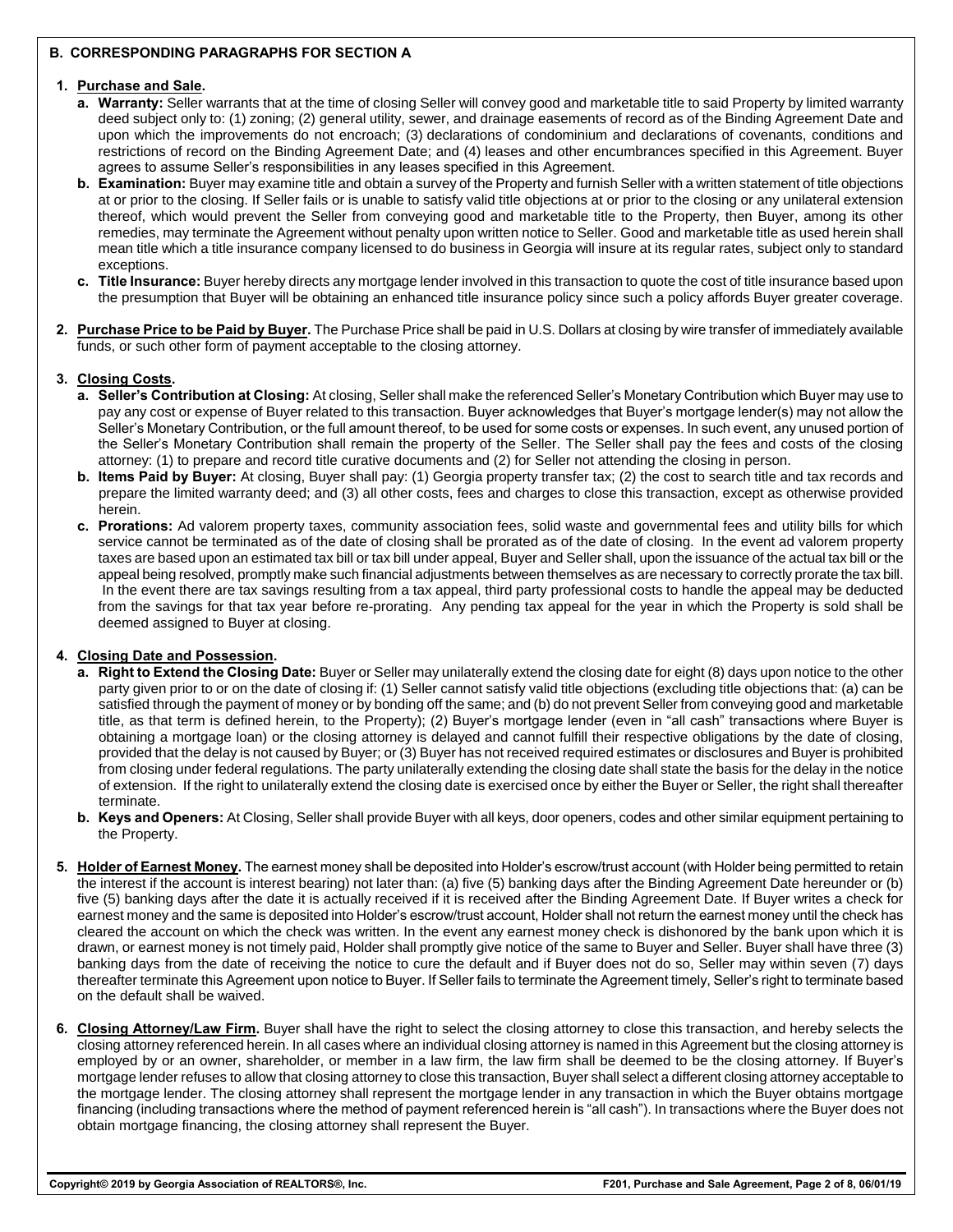# **7. Earnest Money.**

- **a. Entitlement to Earnest Money:** Subject to the paragraph below, Buyer shall be entitled to the earnest money upon the: (1) failure of the parties to enter into a binding agreement; (2) failure of any unexpired contingency or condition to which this Agreement is subject; (3) termination of this Agreement due to the default of Seller; or (4) termination of this Agreement in accordance with a specific right to terminate set forth in the Agreement. Otherwise, the earnest money shall be applied towards the purchase price of the Property at closing or if other funds are used to pay the purchase price then the earnest money shall be returned to Buyer.
- **b. Disbursement of Earnest Money:** Holder shall disburse the earnest money upon: (1) the closing of Property; (2) a subsequent written agreement of Buyer and Seller; (3) an order of a court or arbitrator having jurisdiction over any dispute involving the earnest money; or (4) the failure of the parties to enter into a binding agreement (where there is no dispute over the formation or enforceability of the Agreement). In addition, Holder may disburse the earnest money upon a reasonable interpretation of the Agreement, provided that Holder first gives all parties at least ten (10) days notice stating to whom and why the disbursement will be made. Any party may object to the proposed disbursement by giving written notice of the same to Holder within the ten (10) day notice period. Objections not timely made in writing shall be deemed waived. If Holder receives an objection and, after considering it, decides to disburse the earnest money as originally proposed, Holder may do so and send notice to the parties of Holder's action. If Holder decides to modify its proposed disbursement, Holder shall first send a new ten (10) day notice to the parties stating the rationale for the modification and to whom the disbursement will now be made. Holder shall disburse the earnest money to Seller by check in the event Holder: (1) makes a reasonable interpretation of the Agreement that the Agreement has been terminated due to Buyer's default; and (2) sends the required ten (10) day notice of the proposed disbursement to Buyer and Seller. The above-referenced check shall constitute liquidated damages in full settlement of all claims of Seller against Buyer and the Brokers in this transaction. Holder may require Seller to sign a W-9 before issuing a check to Seller for liquidated damages of \$600 or more. Such liquidated damages are a reasonable pre-estimate of Seller's actual damages, which damages the parties agree are difficult to ascertain and are not a penalty.
- **c. Interpleader:** If an earnest money dispute cannot be resolved after a reasonable time, Holder may interplead the earnest money into a court of competent jurisdiction if Holder is unsure who is entitled to the earnest money. Holder shall be reimbursed for and may deduct its costs, expenses and reasonable attorney's fees from any funds interpleaded. The prevailing defendant in the interpleader lawsuit shall be entitled to collect its attorney's fees, court costs and the amount deducted by Holder to cover Holder's costs and expenses from the non-prevailing defendant.
- **d. Hold Harmless:** All parties hereby covenant and agree to: (1) indemnify and hold Holder harmless from and against all claims, injuries, suits and damages arising out of the performance by Holder of its duties; (2) not to sue Holder for any decision of Holder to disburse earnest money in accordance with this Agreement.

# **8. Inspection and Due Diligence.**

- **a. Right to Inspect Property:** Upon prior notice to Seller, Buyer and/or Buyer's representatives shall have the right to enter the Property at Buyer's expense and at reasonable times (including immediately prior to closing) to inspect, examine, test, appraise and survey Property. Seller shall cause all utilities, systems and equipment to be on so that Buyer may complete all inspections. Buyer agrees to hold Seller and all Brokers harmless from all claims, injuries and damages relating to the exercise of these rights and shall promptly restore any portion of the Property damaged or disturbed from testing or other evaluations to a condition equal to or better than the condition it was in prior to such testing or evaluation. If Buyer is concerned that the Property may have been used as a laboratory for the production of methamphetamine, or as a dumpsite for the same, Buyer should review the National Clandestine Laboratory Register – Georgia at **www.dea.gov.**
- **b. Duty to Inspect Neighborhood:** In every neighborhood there are conditions which different buyers may find objectionable. Buyer shall have the sole duty to become familiar with neighborhood conditions that could affect the Property such as landfills, quarries, power lines, airports, cemeteries, prisons, stadiums, odor and noise producing activities, crime and school, land use, government and transportation maps and plans. It shall be Buyer's sole duty to become familiar with neighborhood conditions of concern to Buyer. **If Buyer is concerned about the possibility of a registered sex offender residing in a neighborhood in which Buyer is interested, Buyer should review the Georgia Violent Sex Offender Registry available on the Georgia Bureau of Investigation Website at www.gbi.georgia.gov.**
- **c. Warranties Transfer:** Seller agrees to transfer to Buyer, at closing, subject to Buyer's acceptance thereof (and at Buyer's expense, if there is any cost associated with said transfer), Seller's interest in any existing manufacturer's warranties, service contracts, termite treatment and/or repair guarantee and/or other similar warranties which, by their terms, may be transferable to Buyer.
- **d. Property Sold "As-Is" Unless this Agreement is Subject to Due Diligence Period:**
	- (1) **General:** Unless the Property is being sold subject to a Due Diligence Period referenced herein, the Property shall be sold "as-is" with all faults. Even if the Property is sold "as-is" Seller is required under Georgia law to disclose to the Buyer latent or hidden defects in the Property which Seller is aware and which could not have been discovered by the Buyer upon a reasonable inspection of the property. The inclusion of a Due Diligence Period herein shall: (a) during its term make this Agreement an option contract in which Buyer may decide to proceed or not proceed with the purchase of the Property for any or no reason; and (b) be an acknowledgement by Seller that Buyer has paid separate valuable consideration of \$10 for the granting of the option.
	- (2) **Purpose of Due Diligence Period:** During the Due Diligence Period, Buyer shall determine whether or not to exercise Buyer's option to proceed or not proceed with the purchase of the Property. If Buyer has concerns with the Property, Buyer may during the Due Diligence Period seek to negotiate an amendment to this Agreement to address such concerns.
	- (3) **Notice of Decision Not To Proceed:** Buyer shall have elected to exercise Buyer's option to purchase the Property unless prior to the end of any Due Diligence Period, Buyer notifies Seller of Buyer's decision not to proceed by delivering to Seller a notice of termination of this Agreement. In the event Buyer does not terminate this Agreement prior to the end of the Due Diligence Period, then: (a) Buyer shall have accepted the Property "as-is" subject to the terms of this Agreement; and (b) Buyer shall no longer have any right to terminate this Agreement based upon the Due Diligence Period.
- **e. Repairs:** All agreed upon repairs and replacements shall be performed in a good and workmanlike manner prior to closing.
- **9. Lead-Based Paint.** If any portion of a residential dwelling on the Property was built prior to 1978, the Lead-Based Paint Exhibit (F316) is hereby attached as an exhibit to this Agreement. The term "residential dwelling" includes any painted fixture or material used therein that was built or manufactured prior to 1978.

**Copyright© 2019 by Georgia Association of REALTORS®, Inc. F201, Purchase and Sale Agreement, Page 3 of 8, 06/01/19**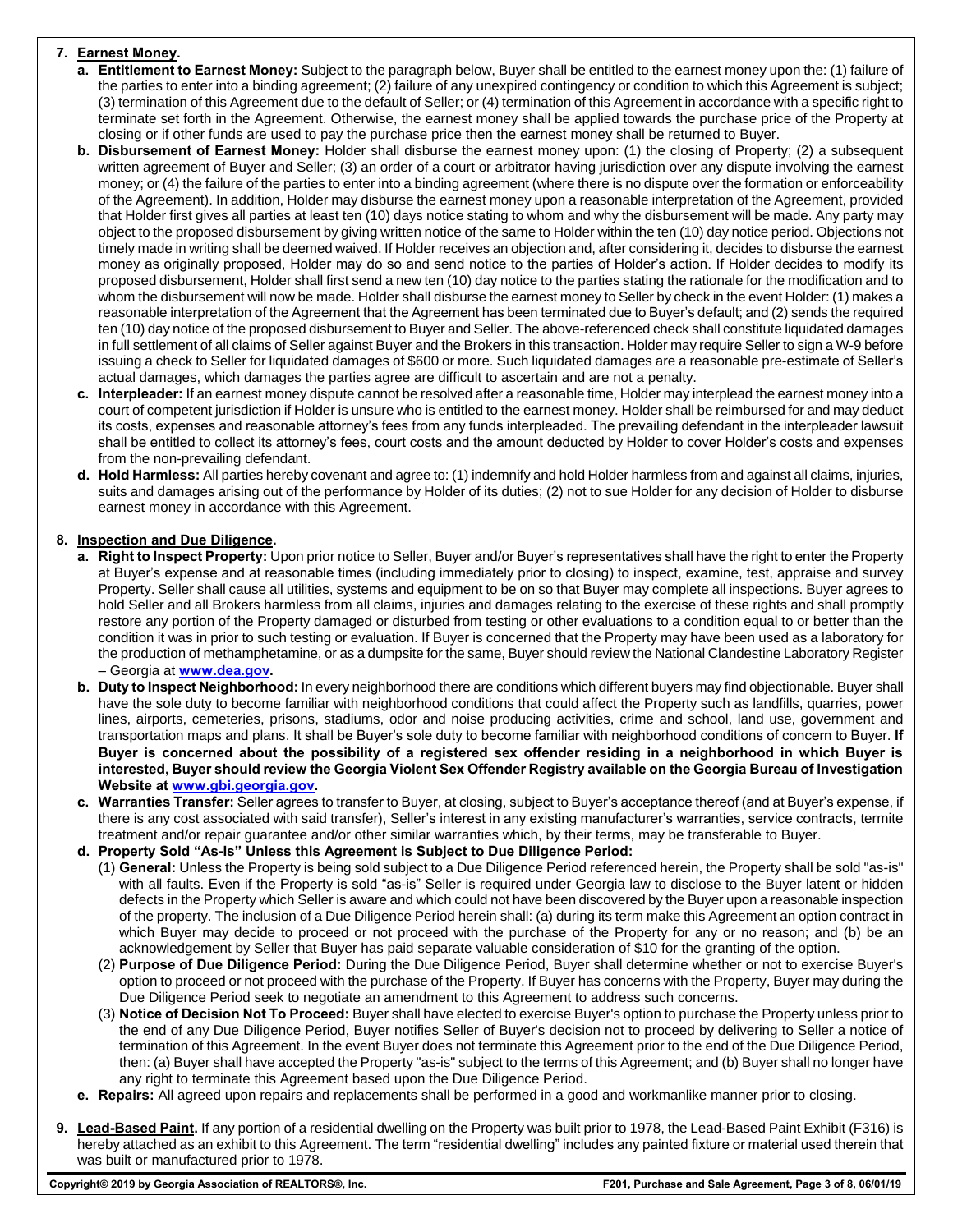### **10.Brokerage Relationships in this Transaction.**

- **a. Agency Disclosure:** No Broker in this transaction shall owe any duty to Buyer or Seller greater than what is set forth in their brokerage engagements and the Brokerage Relationships in Real Estate Transactions Act, O.C.G.A. § 10-6A-1 et. seq.;
	- **(1) No Agency Relationship:** Buyer and Seller acknowledge that, if they are not represented by Brokers in a client relationship, they are each solely responsible for protecting their own interests, and that Broker's role is limited to performing ministerial acts for that party.
	- **(2) Consent to Dual Agency:** If Broker is acting as dual agent in this transaction, Buyer and Seller consent to the same and acknowledge having been advised of the following:
		- **i. Dual Agency Disclosure:** *[Applicable only if Broker is acting as a dual agent in this transaction.]* 
			- (a) As a dual agent, Broker is representing two clients whose interests are or at times could be different or even adverse;
				- (b) Broker will disclose all adverse material facts relevant to the transaction and actually known to the dual agent to all parties in the transaction except for information made confidential by request or instructions from each client which is not otherwise required to be disclosed by law;
				- (c) Buyer and Seller do not have to consent to dual agency and the consent of Buyer and Seller to dual agency has been given voluntarily and the parties have read and understand their brokerage engagement agreements.
				- (d) Notwithstanding any provision to the contrary contained herein Buyer and Seller each hereby direct Broker while acting as a dual agent to keep confidential and not reveal to the other party any information which could materially and adversely affect their negotiating position.
		- **ii. Designated Agency Disclosure:** If Broker in this transaction is acting as a designated agent, Buyer and Seller consent to the same and acknowledge that each designated agent shall exclusively represent the party to whom each has been assigned as a client and shall not represent in this transaction the client assigned to the other designated agent.
- **b. Brokerage:** Seller has agreed to pay Listing Broker(s) a commission pursuant to a separate brokerage engagement agreement entered into between the parties and incorporated herein by reference ("Listing Agreement"). The Listing Broker has agreed to share that commission with the Selling Broker. The closing attorney is hereby authorized and directed to pay the Broker(s) at closing, their respective portions of the commissions out of the proceeds of the sale. If the sale proceeds are insufficient to pay the full commission, the party owing the commission shall pay any shortfall at closing. The acceptance by the Broker(s) of a partial real estate commission at the closing shall not relieve the party owing the same from paying the remainder after the closing (unless the Broker(s) have expressly agreed in writing to accept the amount paid in full satisfaction of the Broker(s) claim to a commission). The Brokers herein are signing this Agreement to reflect their role in this transaction and consent to act as Holder if either of them is named as such. This Agreement and any amendment thereto shall be enforceable even without the signature of any Broker referenced herein.
- **c. Disclaimer:** Buyer and Seller have not relied upon any advice or representations of Brokers other than what is included in this Agreement. Brokers shall have no duty to inspect the Property or to advise Buyer or Seller on any matter relating to the Property which could have been revealed through a survey, appraisal, title search, Official Georgia Wood Infestation Report, utility bill review, septic system inspection, well water test, tests for radon, asbestos, mold, methamphetamine, and lead-based paint; moisture test of stucco or synthetic stucco, inspection of the Property by a professional, construction expert, structural engineer or environmental engineer; review of this Agreement and transaction by an attorney, financial planner, mortgage consultant or tax consultant; and consulting appropriate governmental officials to determine, among other things and without limitation, the zoning of Property, whether any condemnation action is pending or has been filed or other nearby governmental improvements are planned. Buyer and Seller acknowledge that Broker does not perform or have expertise in any of the above tests, inspections, and reviews or in any of the matters handled by the professionals referenced above. Buyer and Seller should seek independent expert advice regarding any matter of concern to them relative to the Property and this Agreement. Buyer and Seller acknowledge that Broker shall not be responsible to monitor, supervise, or inspect any construction or repairs to Property and such tasks clearly fall outside the scope of real estate brokerage services. If Broker has written any special stipulations herein, the party for whom such special stipulations were written: a) confirms that each such stipulation reflects the party's complete understanding as to the substance and form of the special stipulations; b) hereby adopts each special stipulation as the original work of the party; and c) hereby agrees to indemnify and hold Broker who prepared the stipulation harmless from any and all claims, causes of action, suits, and damages arising out of or relating to such special stipulation. Buyer acknowledges that when and if Broker answers a question of Buyer or otherwise describes some aspect of the Property or the transaction, Broker is doing so based upon information provided by Seller rather than the independent knowledge of Broker (unless Broker makes an independent written disclosure to the contrary).
- **11.Time Limit of Offer.** The Time Limit of the Offer shall be the date and time referenced herein when the Offer expires unless prior to that date and time both of the following have occurred: (a) the Offer has been accepted by the party to whom the Offer was made; and (b) notice of acceptance of the Offer has been delivered to the party who made the Offer.

## **C. OTHER TERMS AND CONDITIONS**

### **1. Notices.**

- **a. Generally:** All notices given hereunder shall be in writing, legible and signed by the party giving the notice. In the event of a dispute regarding notice, the burden shall be on the party giving notice to prove delivery. The requirements of this notice paragraph shall apply even prior to this Agreement becoming binding. Notices shall only be delivered: (1) in person; (2) by courier, overnight delivery service or by certified or registered U.S. mail (hereinafter collectively "Delivery Service"); or (3) by e-mail or facsimile. The person delivering or sending the written notice signed by a party may be someone other than that party.
- **b. Delivery of Notice:** A notice to a party shall be deemed to have been delivered and received upon the earliest of the following to occur: (1) the actual receipt of the written notice by a party; (2) in the case of delivery by a Delivery Service, when the written notice is delivered to an address of a party set forth herein (or subsequently provided by the party following the notice provisions herein), provided that a record of the delivery is created; (3) in the case of delivery electronically, on the date and time the written notice is electronically sent to an e-mail address or facsimile number of a party herein (or subsequently provided by the party following the notice provisions herein). Notice to a party shall not be effective unless the written notice is sent to an address, facsimile number or e-mail address of the party set forth herein (or subsequently provided by the party following the notice provisions herein).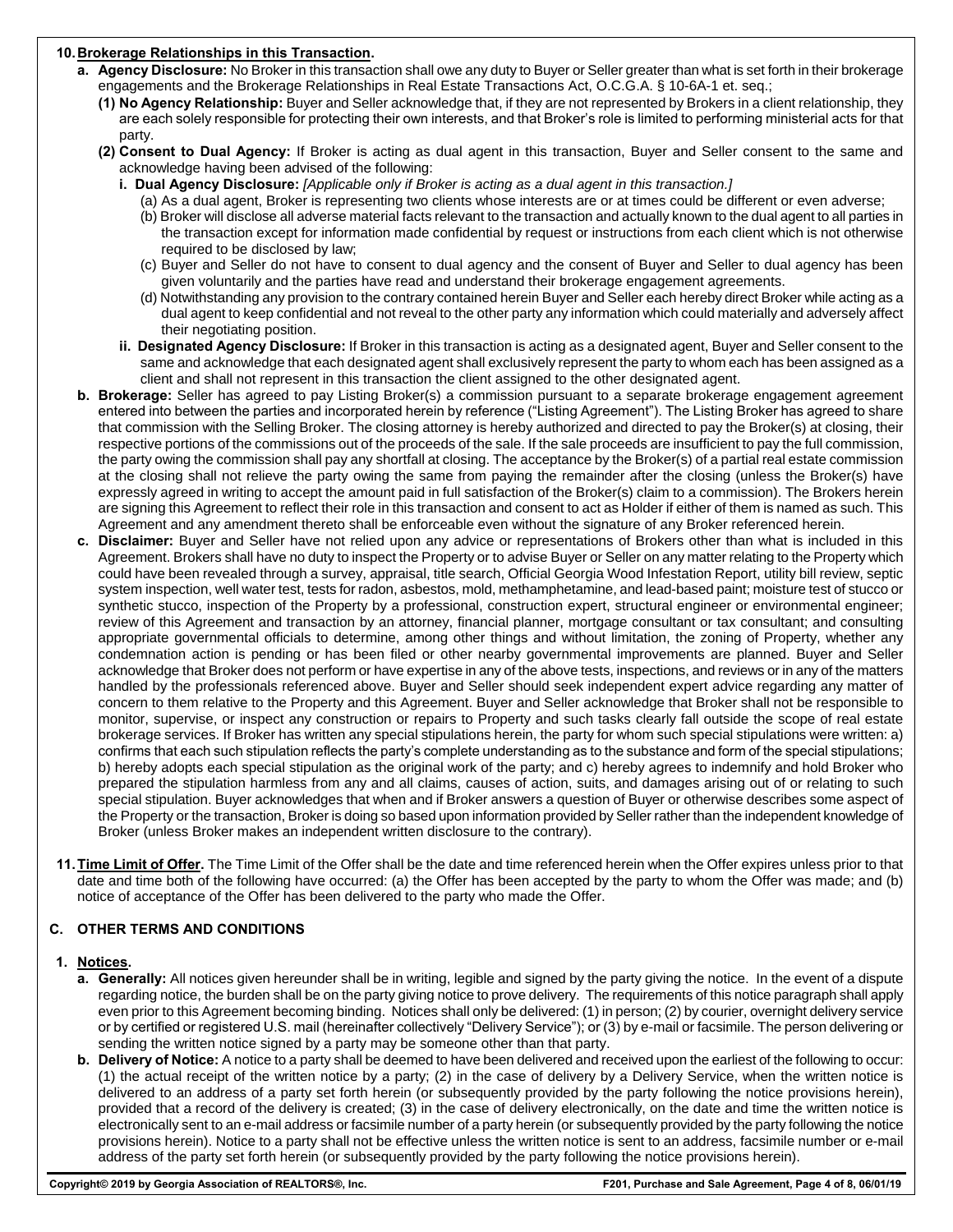**c. When Broker Authorized to Accept Notice for Client:** Except where the Broker is acting in a dual agency capacity, the Broker and any affiliated licensee of the Broker representing a party in a client relationship shall be authorized agents of the party and notice to any of them shall for all purposes herein be deemed to be notice to the party. Notice to an authorized agent shall not be effective unless the written notice is sent to an address, facsimile number or e-mail address of the authorized agent set forth herein (or subsequently provided by the authorized agent following the notice provisions herein). Except as provided for herein, the Broker's staff at a physical address set forth herein of the Broker or the Broker's affiliated licensees are authorized to receive notices delivered by a Delivery Service. The Broker, the Broker's staff and the affiliated licensees of the Broker shall not be authorized to receive notice on behalf of a party in any transaction in which a brokerage engagement has not been entered into with the party or in which the Broker is acting in a dual agency capacity. In the event the Broker is practicing designated agency, only the designated agent of a client shall be an authorized agent of the client for the purposes of receiving notice.

# **2. Default.**

- **a. Remedies of Seller:** In the event this Agreement fails to close due to the default of Buyer, Seller's sole remedy shall be to retain the earnest money as full liquidated damages. Seller expressly waives any right to assert a claim for specific performance. The parties expressly agree that the earnest money is a reasonable pre-estimate of Seller's actual damages, which damages the parties agree are difficult to ascertain. The parties expressly intend for the earnest money to serve as liquidated damages and not as a penalty.
- **b. Remedies of Buyer:** In the event this Agreement fails to close due to the default of Seller, Buyer may either seek the specific performance of this Agreement or terminate this Agreement upon notice to Seller and Holder, in which case all earnest money deposits and other payments Buyer has paid towards the purchase of the Property shall be returned to Buyer following the procedures set forth elsewhere herein.
- **c. Rights of Broker:** In the event this Agreement is terminated or fails to close due to the default of a party hereto, the defaulting party shall pay as liquidated damages to every broker involved in this transaction with whom the defaulting party does not have a brokerage engagement agreement an amount equal to the share of the commission the broker would have received had the transaction closed. For purposes of determining the amount of liquidated damages to be paid by the defaulting party, the written offer(s) of compensation to such broker and/or other written agreements establishing such broker's commission are incorporated herein by reference. The liquidated damages referenced above are a reasonable pre-estimate of the Broker(s) actual damages and are not a penalty. In the event a Broker referenced herein either has a brokerage engagement agreement or other written agreement for the payment of a real estate commission with a defaulting party, the Broker shall only have such remedies against the defaulting party as are provided for in such agreement.
- **d. Attorney's Fees:** In any litigation or arbitration arising out of this Agreement, including but not limited to breach of contract claims between Buyer and Seller and commission claims brought by a broker, the non-prevailing party shall be liable to the prevailing party for its reasonable attorney's fees and expenses.
- **3. Risk of Damage to Property.** Seller warrants that at the time of closing the Property and all items remaining with the Property, if any, will be in substantially the same condition (including conditions disclosed in the Seller's Property Disclosure Statement) as on the Binding Agreement Date, except for changes made to the condition of Property pursuant to the written agreement of Buyer and Seller. At time of possession, Seller shall deliver Property clean and free of trash, debris, and personal property of Seller not identified as remaining with the Property. Notwithstanding the above, if the Property is destroyed or substantially damaged prior to closing, Seller shall promptly give notice to Buyer of the same and provide Buyer with whatever information Seller has regarding the availability of insurance and the disposition of any insurance claim. Buyer or Seller may terminate this Agreement without penalty not later than fourteen (14) days from receipt of the above notice. If Buyer or Seller do not terminate this Agreement, Seller shall cause Property to be restored to substantially the same condition as on the Binding Agreement Date. The date of closing shall be extended until the earlier of one year from the original date of closing, or seven (7) days from the date that Property has been restored to substantially the same condition as on the Binding Agreement Date and a new certificate of occupancy (if required) is issued.

## **4. Other Provisions.**

- **a. Condemnation:** Seller shall: (1) immediately notify Buyer if the Property becomes subject to a condemnation proceeding; and (2) provide Buyer with the details of the same. Upon receipt of such notice, Buyer shall have the right, but not the obligation for 7 days thereafter, to terminate this Agreement upon notice to Seller in which event Buyer shall be entitled to a refund of all earnest money and other monies paid by Buyer toward the Property without deduction or penalty. If Buyer does not terminate the Agreement within this time frame, Buyer agrees to accept the Property less any portion taken by the condemnation and if Buyer closes, Buyer shall be entitled to receive any condemnation award or negotiated payment for all or a portion of the Property transferred or conveyed in lieu of condemnation.
- **b. Consent to Share Non-Public Information:** Buyer and Seller hereby consent to the closing attorney preparing and distributing an American Land Title Association ("ALTA") Estimated Settlement Statement-Combined or other combined settlement statement to Buyer, Seller, Brokers and Brokers' affiliated licensees working on the transaction reflected in this Agreement for their various uses.
- **c. Duty to Cooperate:** All parties agree to do all things reasonably necessary to timely and in good faith fulfill the terms of this Agreement. Buyer and Seller shall execute and deliver such certifications, affidavits, and statements required by law or reasonably requested by the closing attorney, mortgage lender and/or the title insurance company to meet their respective requirements.
- **d. Electronic Signatures:** For all purposes herein, an electronic or facsimile signature shall be deemed the same as an original signature; provided, however, that all parties agree to promptly re-execute a conformed copy of this Agreement with original signatures if requested to do so by, the buyer's mortgage lender or the other party.
- **e. Entire Agreement, Modification and Assignment:** This Agreement constitutes the sole and entire agreement between all of the parties, supersedes all of their prior written and verbal agreements and shall be binding upon the parties and their successors, heirs and permitted assigns. No representation, promise or inducement not included in this Agreement shall be binding upon any party hereto. This Agreement may not be amended or waived except upon the written agreement of Buyer and Seller. Any agreement to terminate this Agreement or any other subsequent agreement of the Parties relating to the Property must be in writing and signed by the Parties. This Agreement may not be assigned by Buyer except with the written approval of Seller which may be withheld for any reason or no reason. Any assignee shall fulfill all the terms and conditions of this Agreement.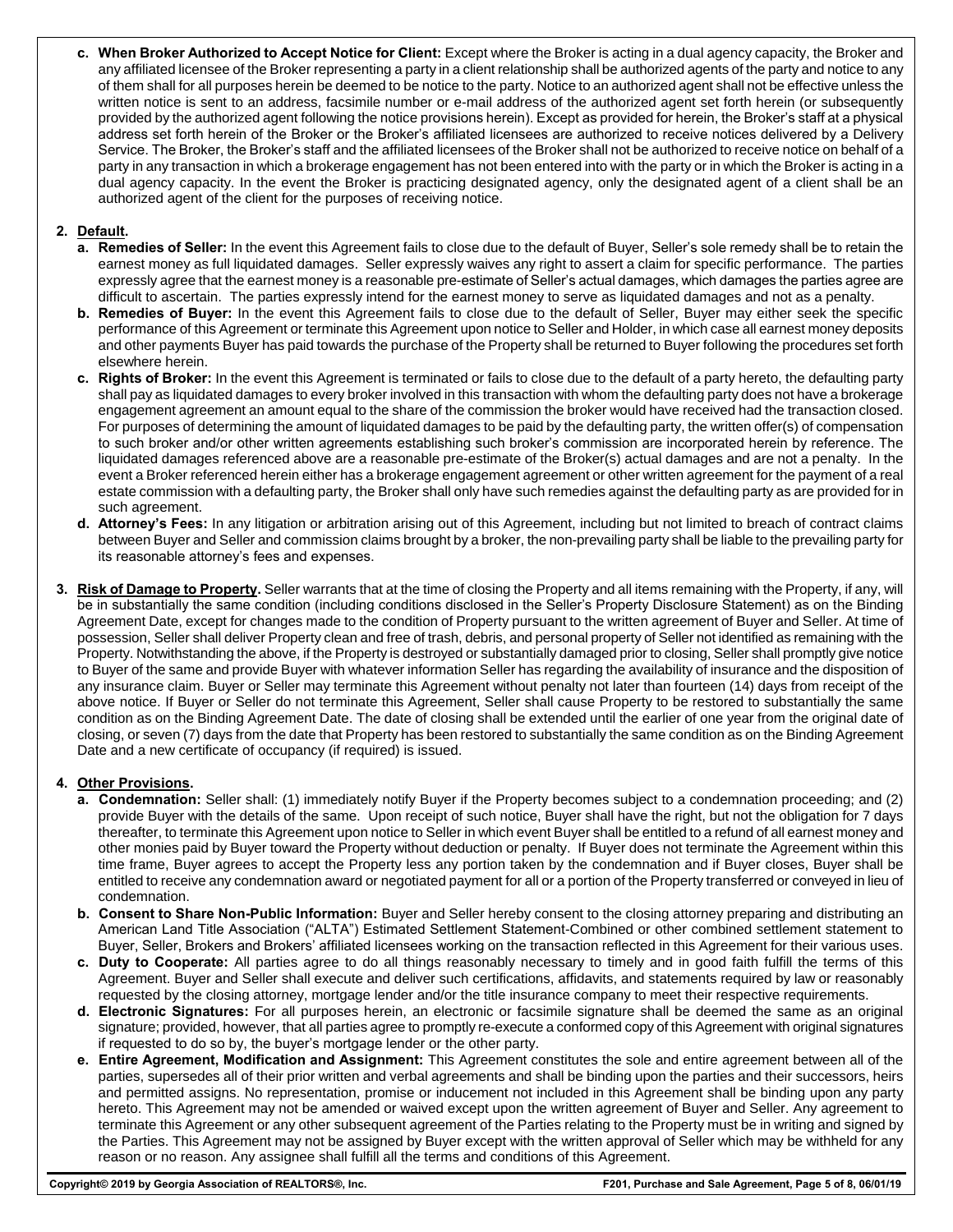- **f. Extension of Deadlines:** No time deadline under this Agreement shall be extended by virtue of it falling on a Saturday, Sunday or federal holiday except for the date of closing.
- **g. GAR Forms:** The Georgia Association of REALTORS®, Inc. ("GAR") issues certain standard real estate forms. These GAR forms are frequently provided to the parties in real estate transactions. No party is required to use any GAR form. Since these forms are generic and written with the interests of multiple parties in mind, they may need to be modified to meet the specific needs of the parties using them. If any party has any questions about his or her rights and obligations under any GAR form, he or she should consult an attorney. The parties hereto agree that the GAR forms may only be used in accordance with the licensing agreement of GAR. While GAR forms may be modified by the parties, no GAR form may be reproduced with sections removed, altered or modified unless the changes are visible on the form itself or in a stipulation, addendum, exhibit or amendment thereto.
- **h. Governing Law and Interpretation:** This Agreement may be signed in multiple counterparts each of which shall be deemed to be an original and shall be interpreted in accordance with the laws of Georgia. No provision herein, by virtue of the party who drafted it, shall be interpreted less favorably against one party than another. All references to time shall mean the time in Georgia. If any provision herein is to be unenforceable, it shall be severed from this Agreement while the remainder of the Agreement shall, to the fullest extent permitted by law, continue to have full force and effect as a binding contract.
- **i. No Authority to Bind:** No Broker or affiliated licensee of Broker, by virtue of this status, shall have any authority to bind any party hereto to any contract, provisions herein, amendments hereto, or termination hereof. However, if authorized in this Agreement, Broker shall have the right to accept notice on behalf of a party. Additionally, any Broker or real estate licensee involved in this transaction may perform the ministerial act of filling in the Binding Agreement Date. In the event of a dispute over the Binding Agreement Date, it may only be resolved by the written agreement of the Buyer and Seller.
- **j. Notice of Binding Agreement Date:** The Binding Agreement Date shall be the date when a party to this transaction who has accepted an offer or counteroffer to buy or sell real property delivers notice of that acceptance to the party who made the offer or counteroffer in accordance with the Notices section of the Agreement. Notice of the Binding Agreement Date may be delivered by either party (or the Broker working with or representing such party) to the other party. If notice of accurate Binding Agreement Date is delivered, the party receiving notice shall sign the same and immediately return it to the other party.
- **k. Survival of Agreement:** The following shall survive the closing of this Agreement: (1) the obligation of a party to pay a real estate commission; (2) any warranty of title; (3) all representations of Seller regarding the Property; (4) the section on condemnation; and (5) any obligations which the parties herein agree shall survive the closing or may be performed or fulfilled after the closing.
- **l. Terminology:** As the context may require in this Agreement: (1) the singular shall mean the plural and vice versa; and (2) all pronouns shall mean and include the person, entity, firm, or corporation to which they relate. The letters "N.A." or "N/A", if used in this Agreement, shall mean "Not Applicable", except where the context would indicate otherwise.
- **m. Time of Essence:** Time is of the essence of this Agreement.

## **5. Definitions.**

- **a. Banking Day**: A "Banking Day" shall mean a day on which a bank is open to the public for carrying out substantially all of its banking functions. For purposes herein, a "Banking Day" shall mean Monday through Friday excluding federal holidays.
- **b. Binding Agreement Date**: The "Binding Agreement Date" shall be the date when a party to this transaction who has accepted an offer or counteroffer to buy or sell real property delivers notice of that acceptance to the party who made the offer or counteroffer in accordance with the Notices section of the Agreement. Once that occurs, this Agreement shall be deemed a Binding Agreement.
- **c. Broker**: In this Agreement, the term "Broker" shall mean a licensed Georgia real estate broker or brokerage firm and its affiliated licensees unless the context would indicate otherwise.
- **d. Business Day**: A "Business Day" shall mean a day on which substantially all businesses are open for business. For all purposes herein, a "Business Day" shall mean Monday through Friday excluding federal holidays.
- **e. Material Relationship:** A material relationship shall mean any actually known personal, familial, social, or business relationship between the broker or the broker's affiliated licensees and any other party to this transaction which could impair the ability of the broker or affiliated licensees to exercise fair and independent judgment relative to their client.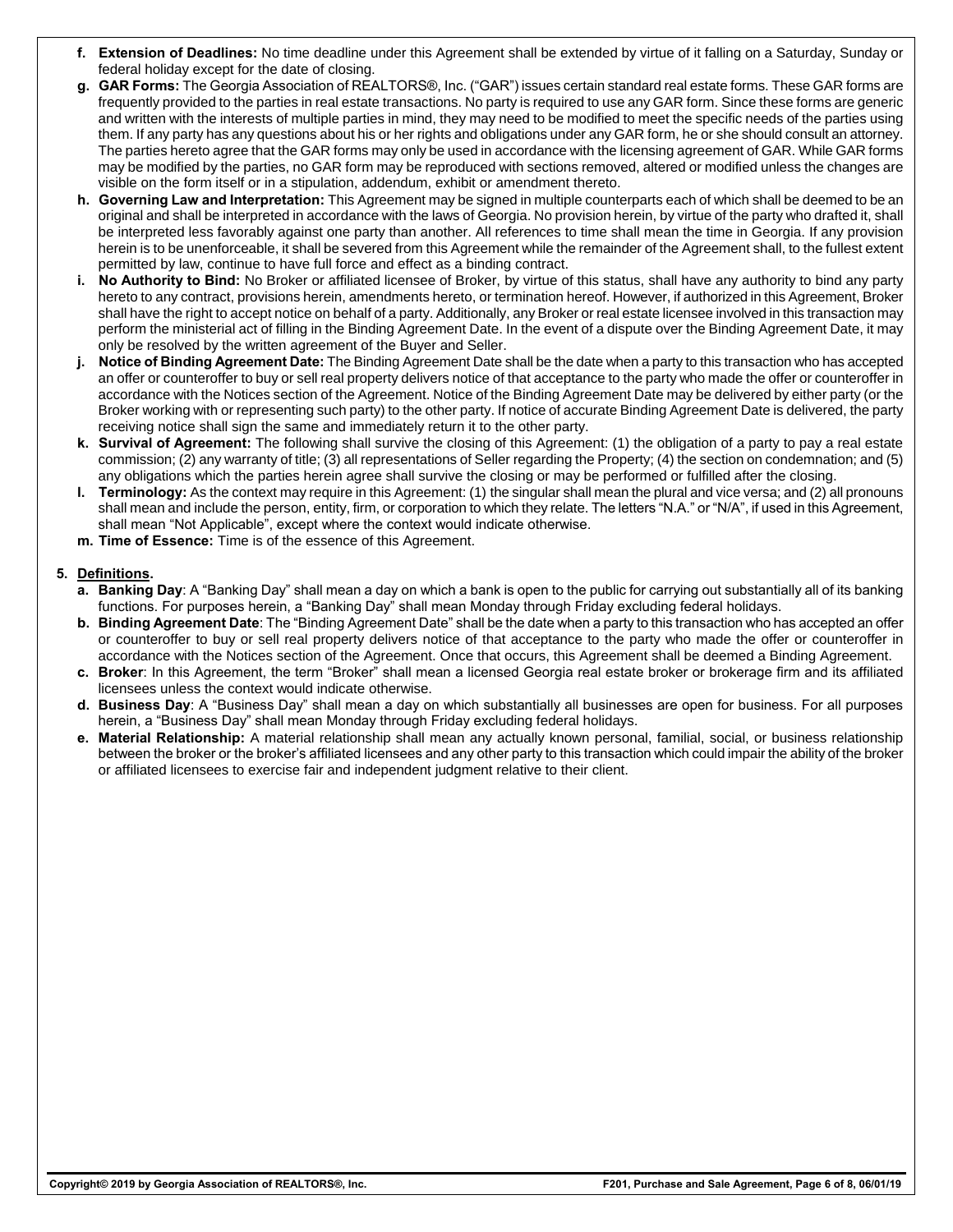| <b>LIMITATION OF LIABILITY.</b> Buyer and seller in this Agreement hereby agree to limit the damages and amount of money for which the                                                                                                                                                                                                                                                                                                                                                                                                                                                                                                                                                                                                                                                                                                                                                                                                                                                                                                                                                                                                                                                                                                                                                                                                                                                                  |  |
|---------------------------------------------------------------------------------------------------------------------------------------------------------------------------------------------------------------------------------------------------------------------------------------------------------------------------------------------------------------------------------------------------------------------------------------------------------------------------------------------------------------------------------------------------------------------------------------------------------------------------------------------------------------------------------------------------------------------------------------------------------------------------------------------------------------------------------------------------------------------------------------------------------------------------------------------------------------------------------------------------------------------------------------------------------------------------------------------------------------------------------------------------------------------------------------------------------------------------------------------------------------------------------------------------------------------------------------------------------------------------------------------------------|--|
| Broker and/or the Broker's officers, directors, employees and licensees can be held liable for in a transaction in which the Buyer and/or<br>Seller has been victimized by wire or cyber-fraud to \$100 in total.                                                                                                                                                                                                                                                                                                                                                                                                                                                                                                                                                                                                                                                                                                                                                                                                                                                                                                                                                                                                                                                                                                                                                                                       |  |
|                                                                                                                                                                                                                                                                                                                                                                                                                                                                                                                                                                                                                                                                                                                                                                                                                                                                                                                                                                                                                                                                                                                                                                                                                                                                                                                                                                                                         |  |
| 7. Exhibits and Addenda. All exhibits and/or addenda attached hereto, listed below, or referenced herein are made a part of this Agreement.<br>If any such exhibit or addendum conflicts with any preceding paragraph (including any changes thereto made by the parties), said exhibit<br>or addendum shall control:<br>All Cash Sale Exhibit (F401) " <b>Marker</b> "<br>□ Closing Attorney Acting as Holder of Earnest Money Exhibit (F510) " <sub>[1000]</sub><br>□ Community Association Fees, Disclosures and Related Issues ("Disclosure") Exhibit (F322) "<br>□ Condominium Resale Purchase and Sale Exhibit (F204) "<br>Lead-Based Paint Exhibit (F316) " <b>Lead-Based Paint Exhibit (F316)</b><br>□ Lease Purchase and Sale Exhibit (F207) (to be used with F916) " <sub>[2071]</sub><br>□ Lease for Lease/Purchase Agreement (F916) (to be used with F207) "<br>□ Legal Description Exhibit (F807 or other) "<br>□<br>$\Box$ Loan Assumption Exhibit (F416) "<br>□ Sale or Lease of Buyer's Property Contingency Exhibit (F601) "<br>□<br>□ Seller's Property Disclosure Statement Exhibit (F301, F304, F307 or F310) "<br>$\Box$ Survey of Property as Exhibit "<br>Temporary Occupancy Agreement for Seller after Closing Exhibit (F219) " <sub>2</sub><br>□ USDA-RD Loan Contingency Exhibit (F413) "     "<br>□ VA Loan Contingency Exhibit (F410) "<br><u> </u><br>$\Box$ Other $\Box$ |  |
| $\Box$ Other $\Box$                                                                                                                                                                                                                                                                                                                                                                                                                                                                                                                                                                                                                                                                                                                                                                                                                                                                                                                                                                                                                                                                                                                                                                                                                                                                                                                                                                                     |  |

**SPECIAL STIPULATIONS:** The following Special Stipulations, if conflicting with any exhibit, addendum, or preceding paragraph (including any changes thereto made by the parties), shall control:

**Additional Special Stipulations are attached.**